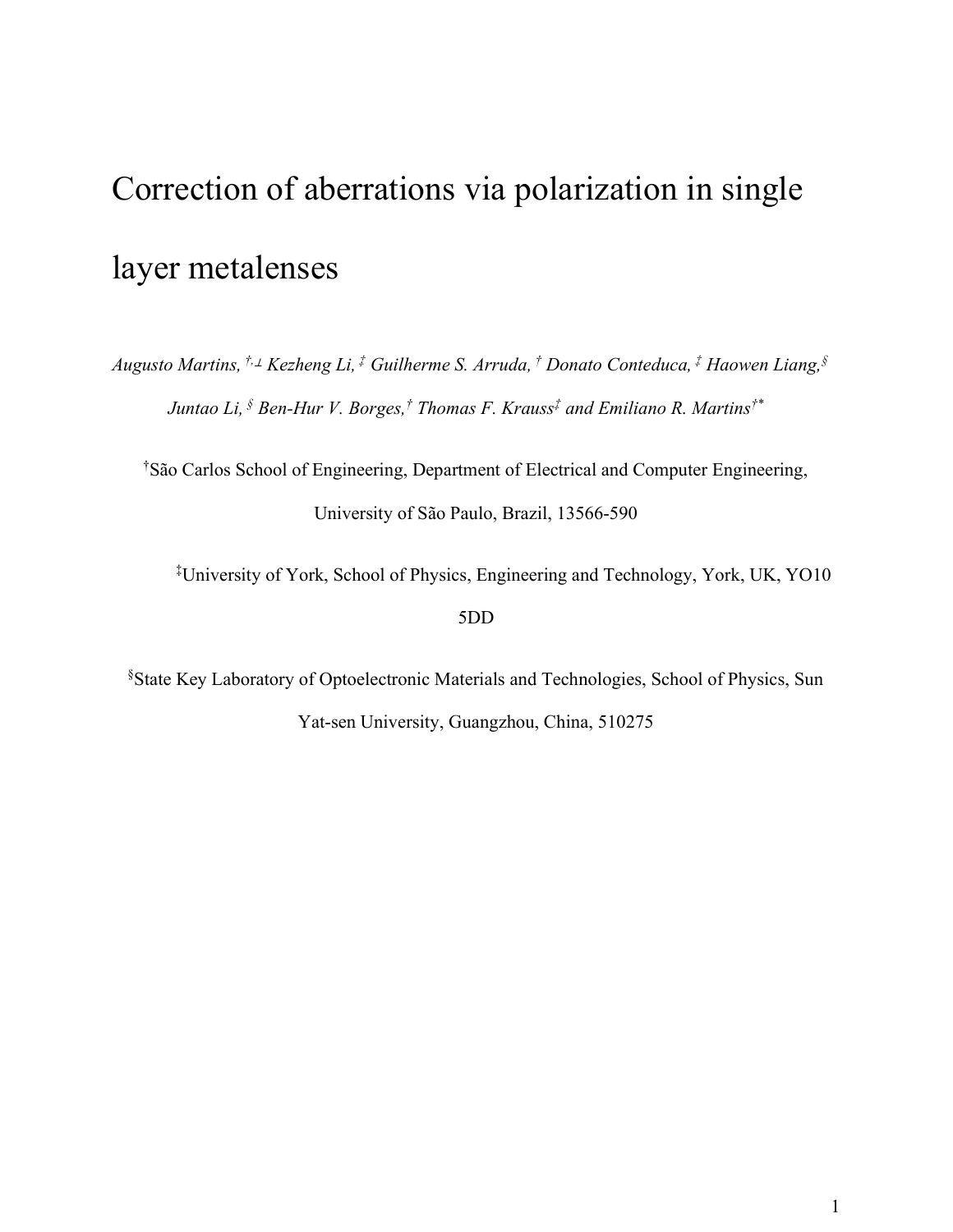KEYWORDS: dielectric metalens, form birefringence, crystalline silicon, wide field of view metalens, metasurface.

# ABSTRACT

 The correction of multiple aberrations in an optical system requires different optical elements, which increases its cost and complexity. Metasurfaces hold great promise to providing new functionality for miniaturized and low-cost optical systems. A key advantage over their bulk counterparts is the metasurface's ability to respond to the polarization of light, which adds a new degree of freedom to the optical design. Here, we show that polarization control enables a formbirefringent metalens to correct for both spherical and off-axis aberrations using a single element only, which is not possible with bulk optics. The metalens encodes two phase profiles onto the same surface, thus allowing switching from high resolution to wide field of view operation. Such ability to obtain both high resolution and wide field of view in a single layer is an important step towards integration of miniaturized optical systems, which may find many applications, e.g., in microscopy and endoscopy.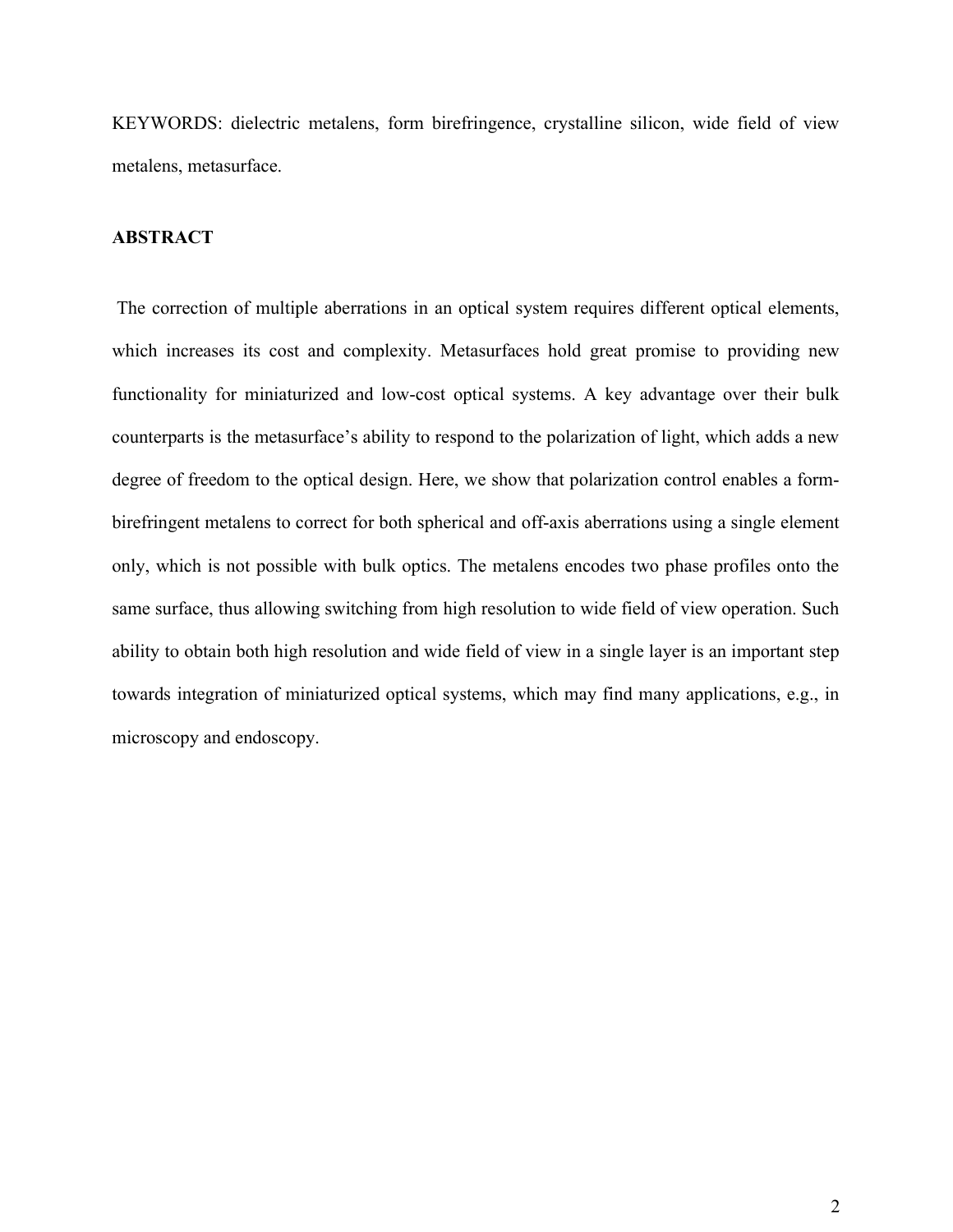## Introduction

A well-established paradigm in optics asserts that it is impossible to correct multiple aberrations with a single optical element only. Consequently, high quality optical systems require a combination of optical elements, thus increasing their complexity and cost. Many of these traditional limitations in optics, however, have been challenged by the recent emergence of metasurfaces.

Metasurfaces have been attracting significant attention due to their potential for achieving unique optical functionalities in miniaturized systems. A metasurface locally manipulates the properties of light at the level of the so-called meta-atoms, which are nanoresonators that interact strongly with light. By engineering the geometry of the meta-atoms, the phase, amplitude, polarization, and even the phase dispersion of light can be manipulated at the subwavelength scale<sup>1-3</sup>. The ability to use polarization as a degree of freedom is of particular interest because it adds a functionality that is virtually absent from conventional bulk optics. For instance, this functionality has led to the demonstration of a compact full-Stokes camera that can decompose an image into all four Stokes vector components<sup>4</sup>. Multifunctional polarization-based metalenses<sup>5-8</sup>, birefringent holograms<sup>9, 10</sup>, orbital angular momentum generation<sup>11</sup> and detection<sup>12</sup> are a few more examples that have used this unique feature of metasurfaces.

Here we show that metasurfaces can overcome bulk optics impossibility of correcting for multiple aberrations with a single element. We demonstrate that a single layer metasurface with birefringent meta-atoms can correct both spherical and off-axis aberrations.

It is well-known that hyperbolic lenses are free from spherical aberrations<sup>13, 14</sup>, but these lenses are not employed frequently in bulk optics because of their demanding fabrication requirements. In contrast to bulk optics, metalenses can easily impose any phase profile, including hyperbolic,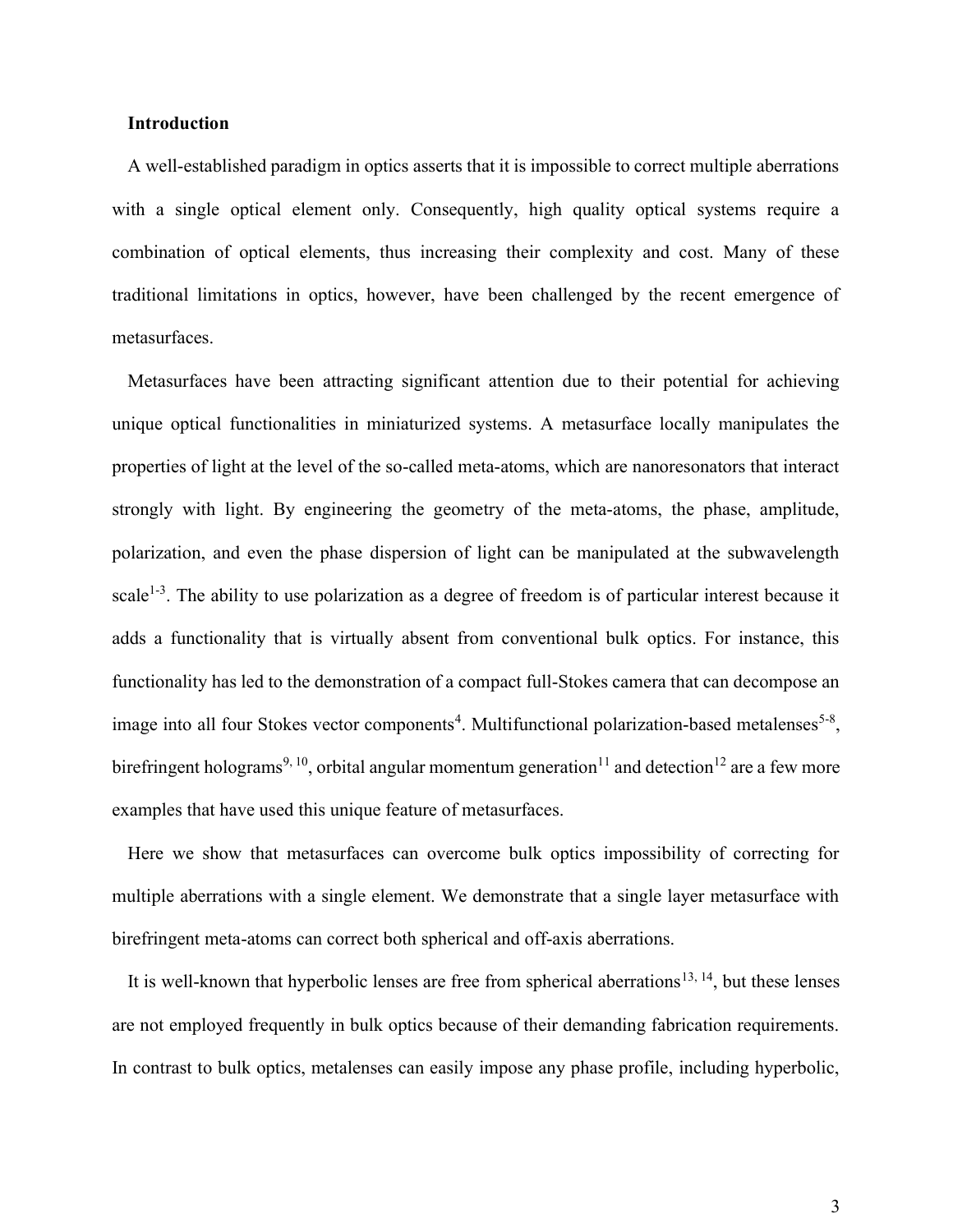which has enabled the demonstration of diffraction-limited focusing<sup>15</sup>. A major drawback of hyperbolic metalenses, however, is their very limited field of view (FOV) due to off-axis aberrations<sup>13, 16</sup>. The FOV can be improved by means of a double layer, or doublet, metasurface<sup>17,</sup> <sup>18</sup>, but this strategy loses one of the metalenses key advantages: their simplicity.

Recently, it has been shown that a quadratic phase profile is capable of focusing light from any angle of incidence without distortion<sup>16, 19-21</sup>. This feature has led to the demonstration of metalenses free of off-axis aberration, thus featuring a very wide FOV. Quadratic metalenses, however, suffer from spherical aberration, which limits their resolution to about  $\sim 2\lambda_0^{-3.16,20}$ . Thus, on the one hand, hyperbolic metalenses are free from spherical aberrations (leading to high resolution) but suffer from off-axis aberrations (leading to narrow FOV). On the other hand, quadratic metalenses suffer from spherical aberrations (leading to a lower resolution) but are free from off-axis aberration (leading to wide FOV).

Here, we combine the advantages of high resolution and wide field of view by encoding both hyperbolic and quadratic phase profiles in a single metalens using polarization multiplexing. As a proof of concept, we demonstrate a metalens based on elliptical nanoposts that allows independent phase control for two orthogonal linear polarization states<sup>10</sup>. We also demonstrate wide field of view and high-resolution imaging, respectively, by controlling the polarization state. We characterize the metalens via both the point spread function (PSF) and the imaging properties for the respective polarization states. PSF measurements show that the FOV is approximately 54° when operating as a quadratic metalens and less than 1° when operating as a hyperbolic metalens, while the hyperbolic lens can achieve near-diffraction limited resolution. A potential application example is to use a single-element birefringent metalens to build a compact and low-cost integrated microscope with two operation modes, a capability that might be suitable for endoscopy<sup>22</sup>. Such a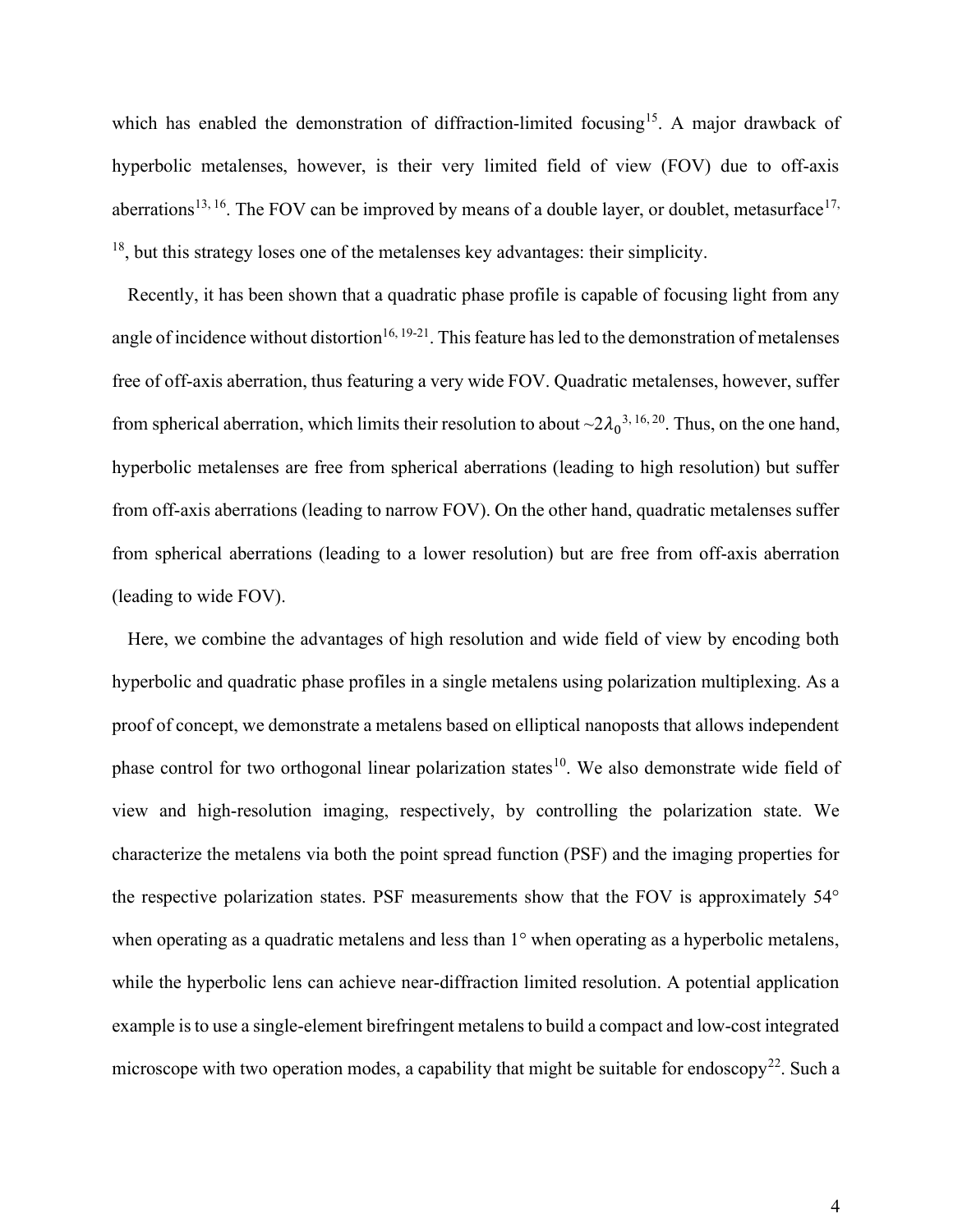microscope would allow the user to begin scanning a large area with the quadratic profile and then rotate the polarizer to explore a smaller area within the first to obtain an image with better resolution.

#### Metalens concept and design

To achieve a wide field of view and high resolution with a single element, the birefringent metalens encodes a quadratic phase profile (Equation 1) for the x-polarized incident light, and a hyperbolic phase profile (Equation 2) for the y-polarized incident light (see Fig. 1 (b)). In these equations,  $k_0$  is the free space wavenumber,  $f_q$  and  $f_h$  are the focal lengths,  $n_{ext}$  is the focusing medium refractive index, and  $r$  is the in-plane radial distance in the plane of the metalens. The quadratic profile (Equation (1)) can image over a wide field of view<sup>16</sup>, but spherical aberration limits its resolution to  $\sim 2\lambda_0^{-3}$ , 16, 19, 20. The hyperbolic profile (Equation 2) is free of spherical aberration, so it can image with high resolution but only over a small field of view  $(FOV)^{13}$ .

$$
\phi_q(r) = \frac{-k_0 r^2}{2f_q} n_{ext} \tag{1}
$$

$$
\phi_h(r) = -k_0 n_{ext} \left( \sqrt{f_h^2 + r^2} - f_h \right) \tag{2}
$$

The birefringent metalens consists of 230 nm tall crystalline silicon (c-Si) elliptical nanoposts on a sapphire substrate designed to operate at the wavelength of 532 nm<sup>10</sup> (Fig. 1b). The high index of c-Si (n = 4.14+0.032i<sup>23</sup>) causes a high field confinement within the nanoposts<sup>24</sup>. We assume each nanopost as a truncated waveguide supporting only the propagation of the fundamental mode  $(HE_{11})^{25}$ . Consequently, the phase shift of the transmitted light depends mainly on the effective index of this mode, which, in turn, depends on the diameter of the post. The elliptical cross section breaks both the waveguide rotation symmetry and the  $HE_{11}$  mode degeneracy along each semiaxis of the ellipsis<sup>26</sup>. In other words, the elliptical posts present form birefringence with the slow and fast axes aligned with the ellipsis semi-axes. By tuning the length of the ellipsis semi-axes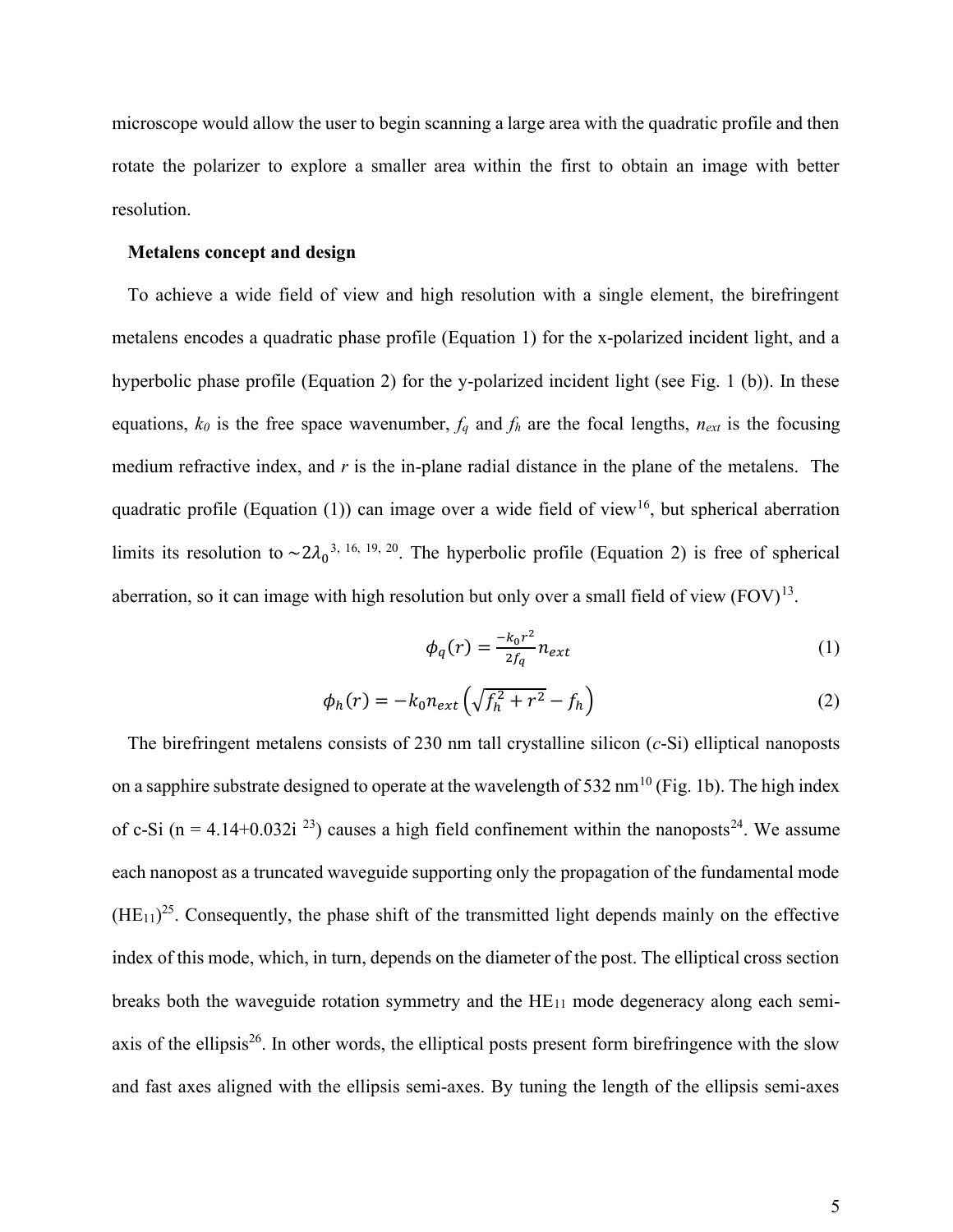(alongside their ellipticity), it is possible to obtain independent full phase control [0-2 $\pi$  rad] for light polarized along the slow and fast axes of the nanoposts<sup>10, 25</sup>. According to Malus' law<sup>27</sup>, to maximize transmission and avoid cross-polarization terms, we fixed the ellipsis axis for all posts to the laboratory horizontal  $(x)$  and vertical  $(y)$  directions.

We calculate the phase and transmission of the elliptical nanoposts with the Rigorous Coupled Wave Analysis method (RCWA)<sup>28, 29</sup> with plane wave excitation ( $\lambda_0$  = 532 nm) from the sapphire substrate ( $n_s = 1.77^{30}$ ) at normal incidence. The calculation is made for a square lattice and a unit cell of fixed size (210 nm). The semiaxes  $D_x$  and  $D_y$  (Fig. 1 (a)) are swept in the range [40 nm, 210 nm]. The zeroth order transmittance and relative phase maps are shown in Fig. S1 of the Supplementary Information (SI). Using a similar procedure as in  $10$ , we identified a set of 36 structures on the maps that can give six phase levels for each linear polarization. A list with all structures is available in Fig. S2 of the SI.

 The quadratic and hyperbolic phase profiles are quantized with six phase levels and encoded on the x and y polarizations of the birefringent metasurface following Fig. S2. The structures were fabricated using high-resolution electron-beam lithography (see Methods). Figures 1(c) and (d) show micrographs of the fabricated birefringent metasurface.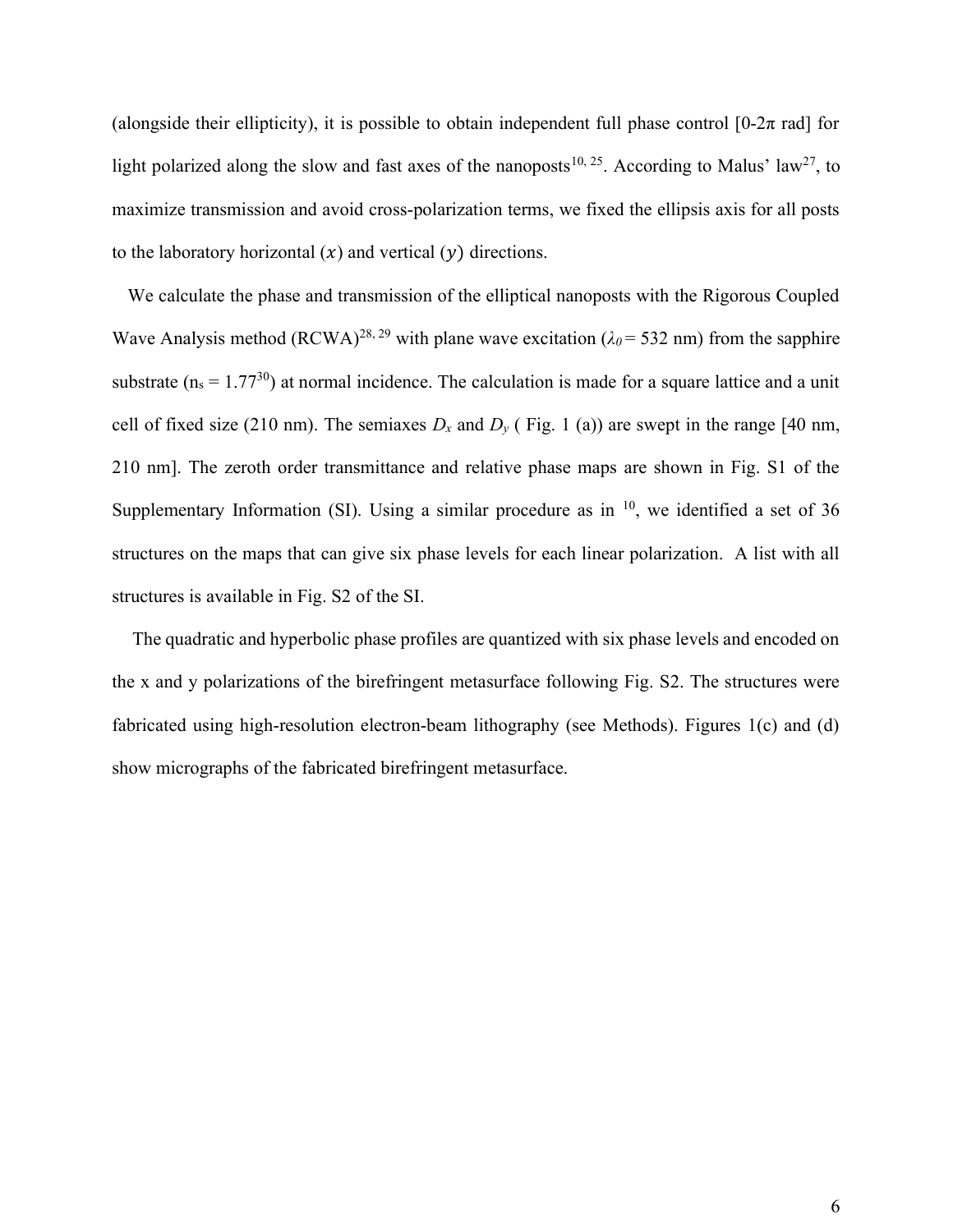

Figure 1. (a) Unit cell representation and (b) illustration of the birefringent metalens operation. The form birefringence of the meta-atoms allows the independently encoding of two phase profiles in the metasurface. The light must be polarized along the axes of the nanoposts to access the respective phase profiles. The left drawing in (b) (green rays and arrows; transverse linear polarized light) illustrates how to access the hyperbolic phase to obtain a high resolution at near normal incidence but with strong off-axis aberration. The right drawing in (b) (red rays and arrows; in-plane polarized light) illustrates how to access the quadratic profile to obtain a low resolution with a wide field of view and a broader point spread function. (c) and (d) show SEM micrographs of the fabricated birefringent metasurfaces at different magnifications.

## Birefringent imaging

 To demonstrate the flexibility of the metalens, we test its imaging properties as an objective lens for two different systems: a telescope setup, with the object placed far from the metalens and its image formed near the focal plane; and a microscope, with the object near the focal plane (see Methods for more details on the optical systems). We start with the telescope configuration using as object the USAF 1964 chart placed 7.3 mm away from the metalens. The images obtained with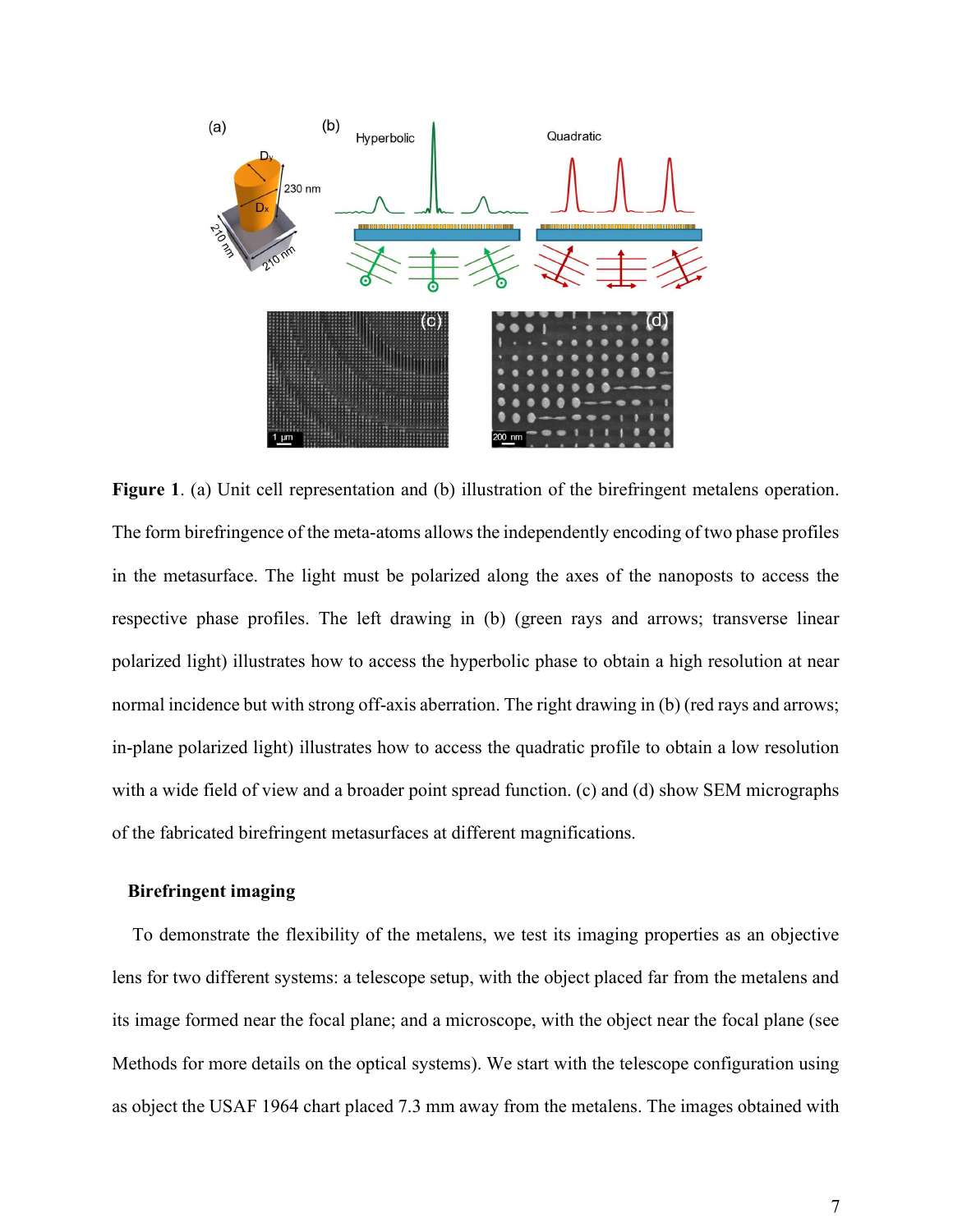x-polarized (quadratic) and y-polarized (hyperbolic) light are shown in Figures 2 (a) and (b), respectively. The birefringent metalens has a focal length of 0.66 mm for both the hyperbolic and quadratic phase profiles (an example with different focal lengths is shown in the SI, section S3) and a diameter of  $\sim$ 1.5 mm (numerical aperture, NA = 0.75). For this configuration, the image forms very close to the focal plane with a magnification of approximately -1/10. When assessing the image, we notice that the long bars on the edges (top inset of Fig. 2 (a)) have dimensions of 2.47  $\mu$ m × 12.35  $\mu$ m in the image plane. They are well-defined for x-polarized light (indicating the wide FOV for this polarization, Fig  $2(a)$ ) but appear blurred for y-polarized light (hyperbolic, top inset of Fig. 2(b)). Conversely, at the center of the field of view, most of the shorter bars appear blurred for x-polarized light (quadratic) but are well-resolved for y-polarized light (hyperbolic), thus indicating a high resolution for this polarization. The widths of the respective rectangles are 0.55 μm, 0.49 μm, and 0.44 μm. The higher resolution is better appreciated with a  $2\times$  digital zoom, shown in the bottom insets in Figs. 2(a) and (b). These insets clearly show that the metalens can resolve the small rectangles only when illuminated with y-polarized light (hyperbolic phase). Note that the hyperbolic profile can form images with discernable features for dimensions as small as 440 nm, which is close to the diffraction limit of ~384 nm (NA=0.75,  $\lambda_0 = 532$  nm)<sup>16</sup>. Considering a possible application, we note that optical imaging typically requires two steps. First, we use a wide field of view lens to find the target, and then, we zoom in on the target with a high resolution lens to image it in detail. In bulk optics, these two steps require two different optical systems, e.g., two separate objectives mechanically swapped on a turret. Our experiment shows that a single layer birefringent metalens assisted by a polarizer can successfully replace these two optical systems. For instance, we envisage that this additional degree of freedom provided by our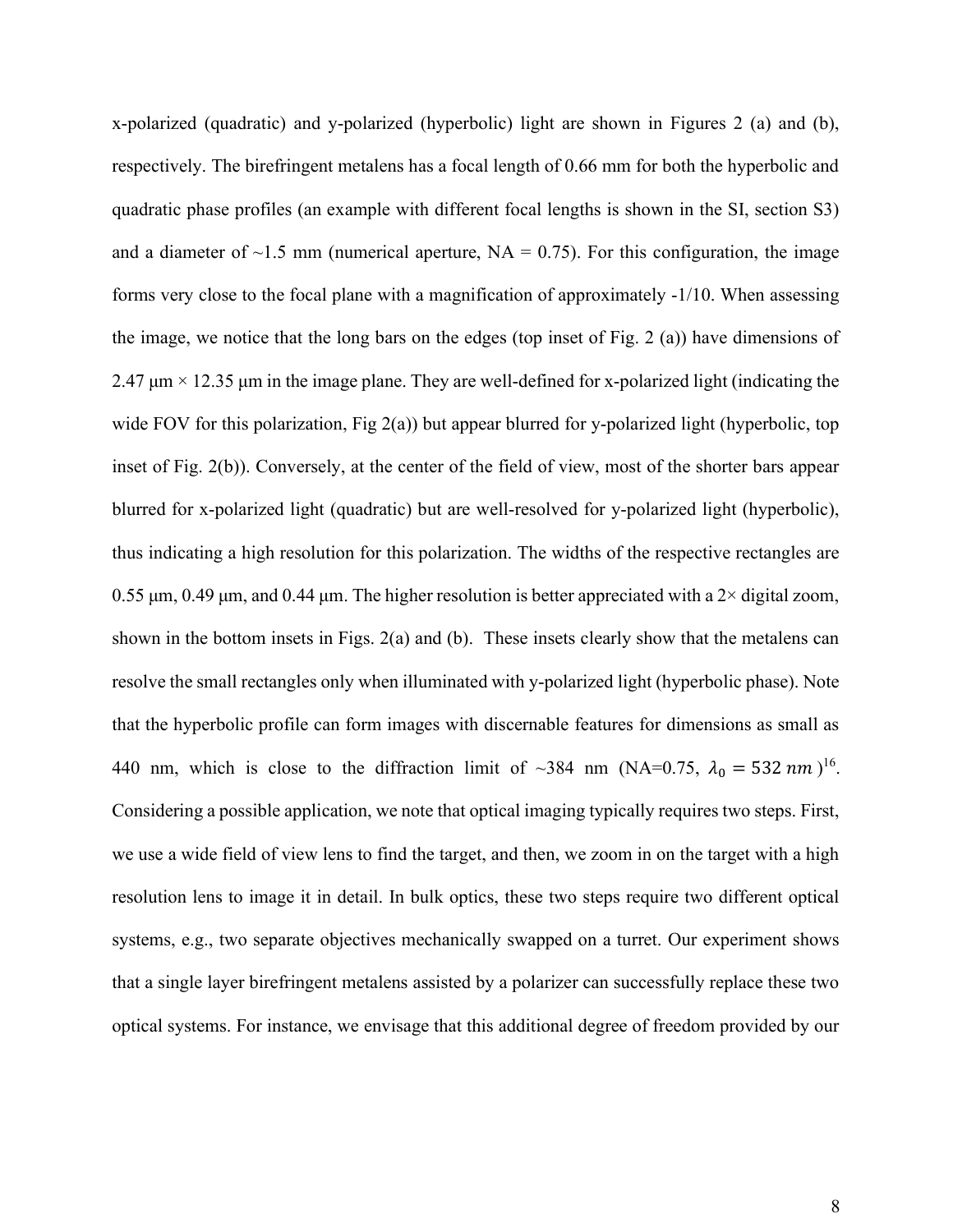design might be suitable for improving metalens-based endoscopes  $^{22}$ , for which it is easy to adjust the polarization remotely, but not the imaging optics.



Figure 2. (a) (x-polarized light, quadratic profile) and (b) (y-polarized light, hyperbolic profile) showing the USAF 1951 chart images obtained with the telescope setup using the metalens as an objective lens. The metalens focal length is 0.66 mm, and the chart is 7.3 mm away from the metalens, rendering a magnification of  $\sim$ -1/10. The longer bars shown in the top insets have dimensions of 2.47  $\mu$ m × 12.35  $\mu$ m in the imaging plane, while the smaller bars shown in the bottom insets are 0.62 μm, 0.55 μm, 0.49 μm and 0.44 μm in size. The bottom insets were digitally magnified by a factor x2 to emphasize the difference in resolution.

The second imaging system is a microscope, where we place the objects close to the focal length of the metalens and image an array of c-Si cylinders. The cylinders are 230 nm tall, have a diameter of 1 μm, and are arranged in a simple square lattice with a period of 3 μm. The cylinder array images obtained with the quadratic and hyperbolic phase profiles are shown in Figures 3(a) and (b), respectively. The posts imaged by the quadratic x-polarization are uniformly blurred across the image (see Fig.  $3(a)$ ), which is a characteristic of the wide field of view, but with a lower resolution. The image obtained with the hyperbolic profile and y-polarized light, however, shows sharply defined cylinders at the centre – indicating its high resolution – but strongly blurred and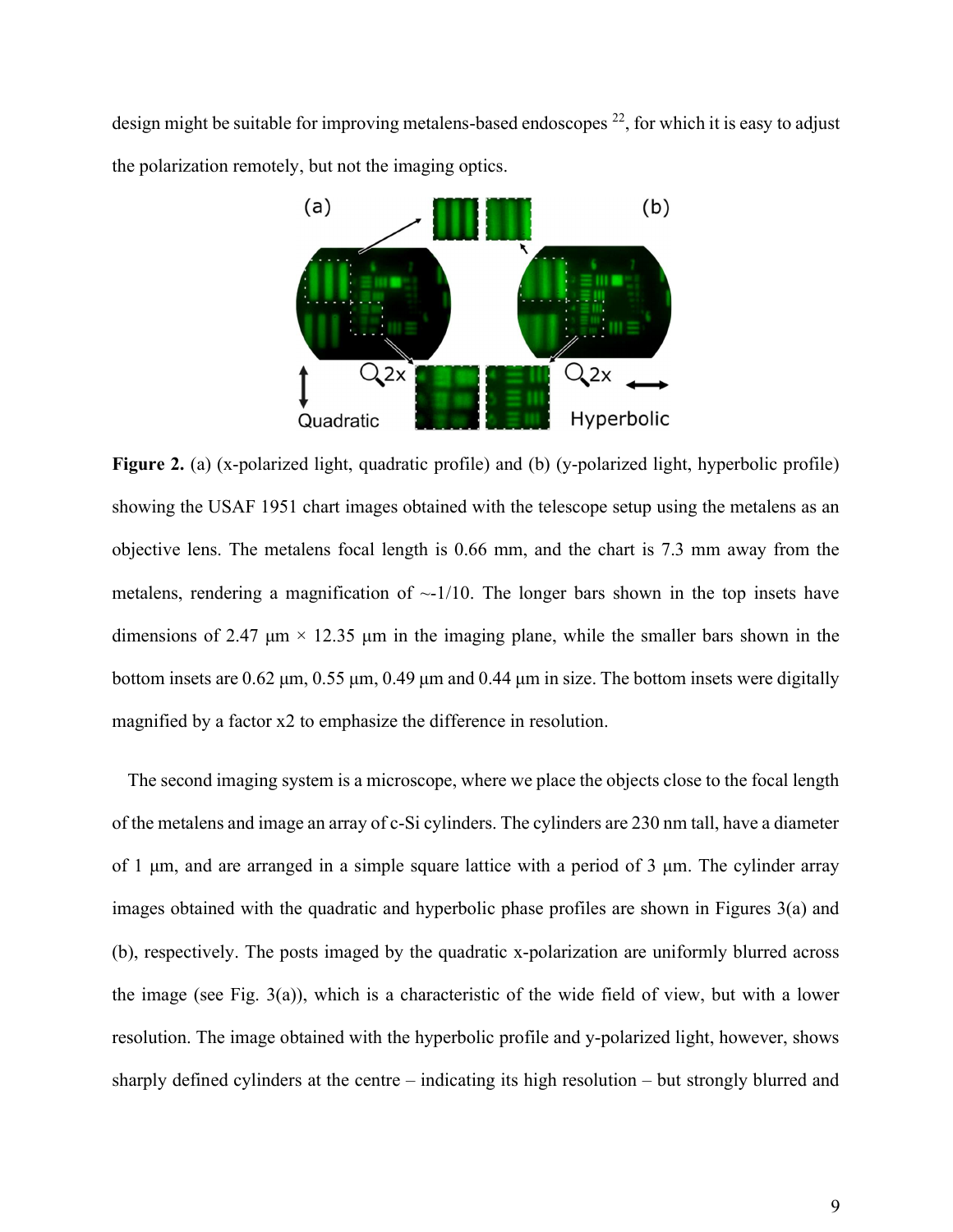distorted at the edge of the image – indicating a poor FOV (compare Figs. 3(a) and (b)). Due to the wide field of view of the quadratic lens, the image produced by the metalens for  $x$  – polarization can be described mathematically as a convolution between the optical intensity in the object plane and the quadratic PSF  $^{19, 31}$ . Since the cylinders have almost the same dimension as the PSF, they appear blurred due to spatial frequency filtering. The object to image transformation, defined for the hyperbolic metalens in terms of a convolution with the normal incidence PSF only holds around the paraxial region because the PSF becomes highly distorted by the off-axis aberrations outside this region. Near the centre, the resolution of the metalens is around 550 nm, which leads to sharper images. Note that we can easily obtain different magnifications by adjusting the focal length of the two phase profiles independently, as detailed in section S3 of the SI.



Figure 3. (a) (x-polarized light, quadratic profile) and (b) (y-polarized light, hyperbolic profile) show the c-Si cylinder array images obtained with the microscope setup using the metalens as an objective lens. The cylinders have diameters of 1 μm and are separated by 3 μm from each other.

## Point spread function

Although Figs. 2 and 3 provide a qualitative assessment of the image properties, a more rigorous characterization requires the point spread function (PSF) to be measured. The PSFs measured for different angles of incidence is shown in Figure 4 (a) and (b) (see Methods for details of the optical setup) for both x-polarized (quadratic mode) and y-polarized (hyperbolic mode) incidences. In the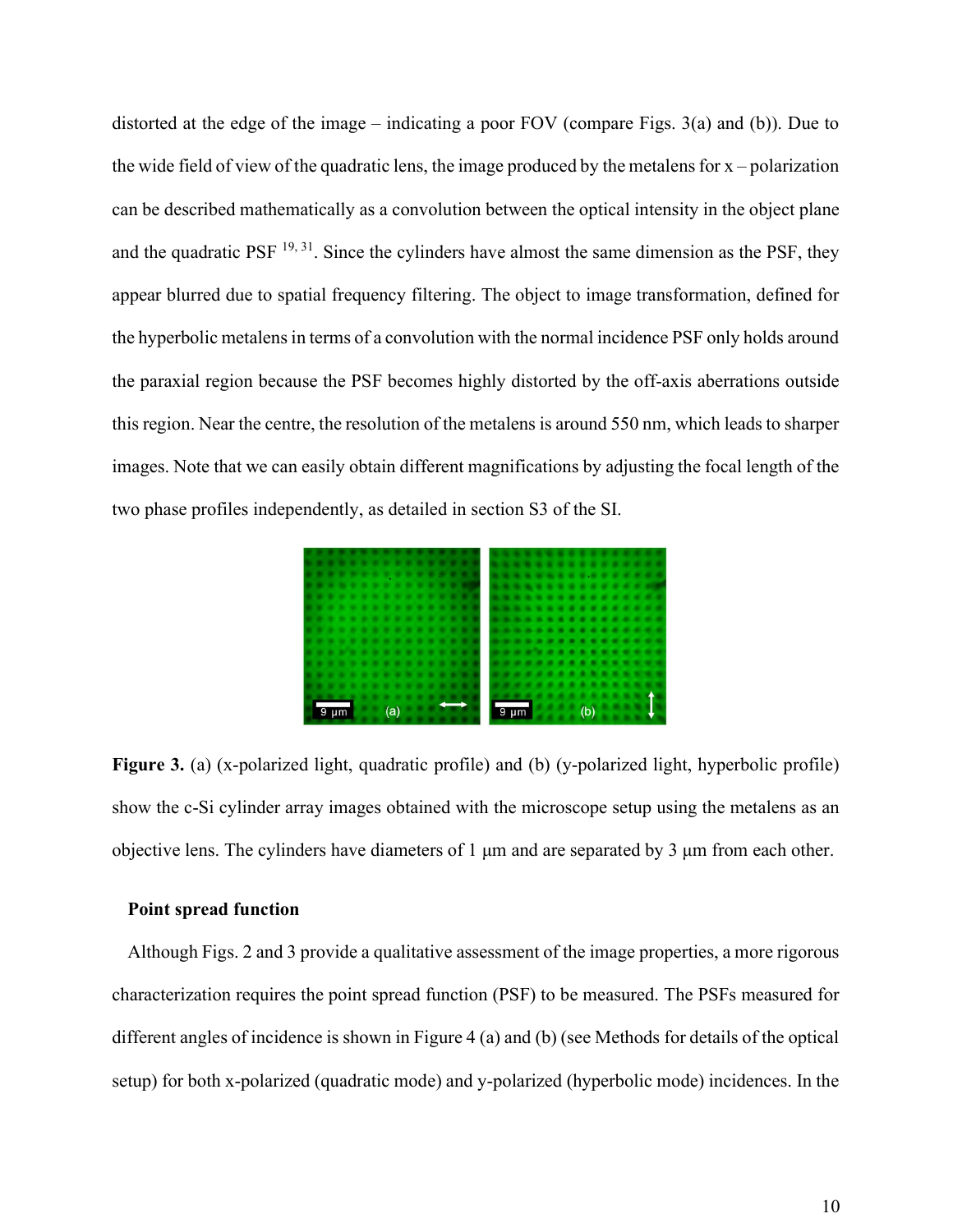quadratic mode, the metalens can maintain the PSF shape and full width at half maximum (FWHM) undistorted for angles as high as 40°. In this case, the PSF produces a FOV of 80º (the FOV is set by the NA, which is 0.75 here, see  $^{16}$ ). The FOV of the image, however, was limited to about 54º (the image is shown in Fig. S6 (a) of SI), mostly due to a decrease in the incoming power (see  $16$  for a fuller discussion). When operating as a hyperbolic metalens, the PSF is much smaller than in the quadratic mode, featuring a measured FWHM of 551 nm at normal incidence, which is half that of the quadratic lens (see Figure 4c). However, the PSF of the hyperbolic lens gets highly distorted for off-axis incidence (see Fig 4 b).



Figure 4. Measured point spread function (PSF) for different angles of incidence of the birrefringent metalens operating as (a) quadratic (x-polarization) and (b) hyperbolic (y-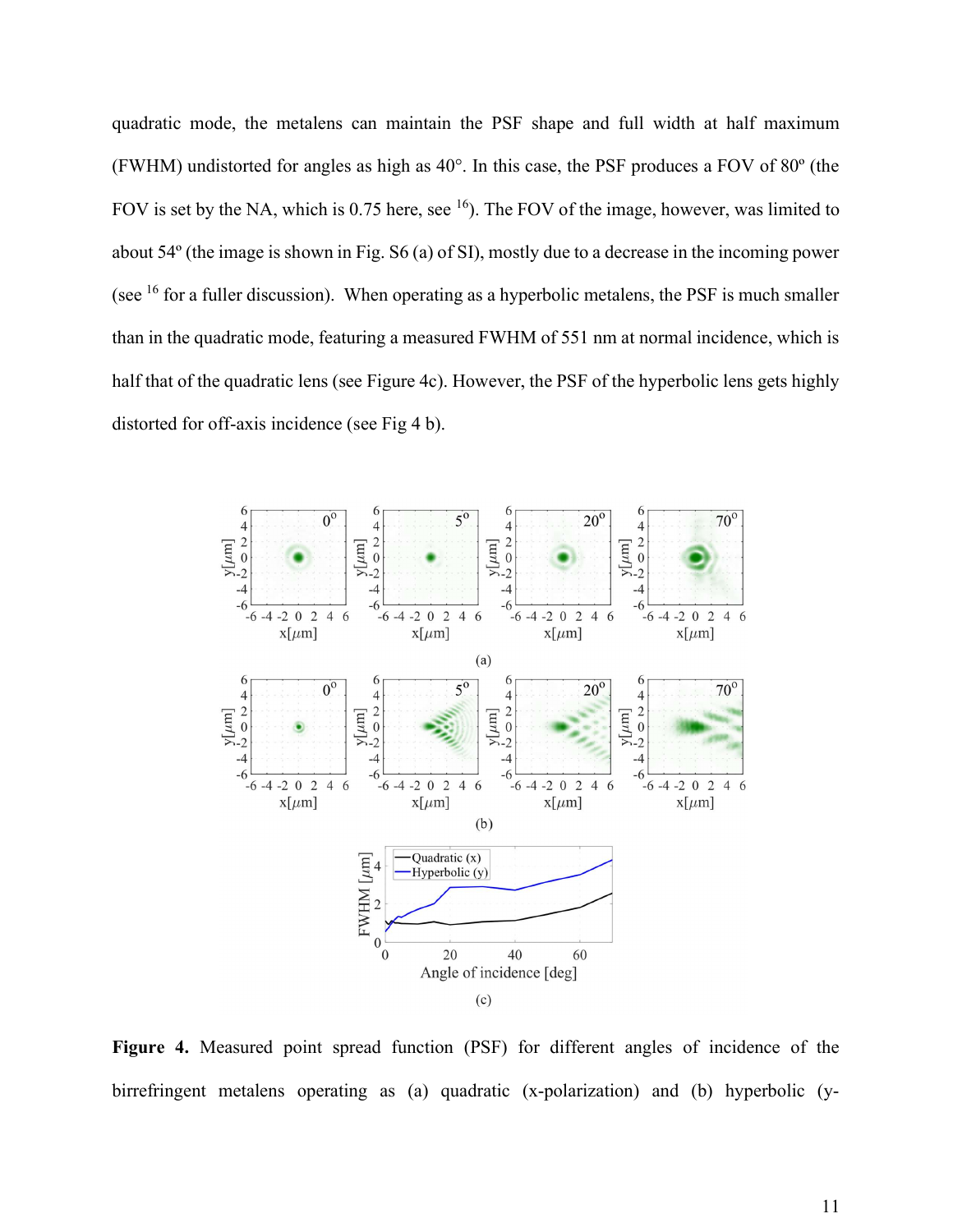polarization) metalens. (c) measured angular dependency of the longitudinal (x-axis in (a) and (b)) full width at half maximum of the birefringent metalens operating as a quadratic (black line) and hyperbolic (blue line) metalens.

## Conclusion

In conclusion, we have demonstrated both wide field of view and high-resolution imaging with a single metalens by using polarization multiplexing operation at 532 nm wavelength. The metalenses use form-birefringent elliptical nanoposts to encode two separate phase profiles, i.e., a hyperbolic profile for high resolution and a quadratic profile for wide field of view, each accessed via one of the two orthogonal polarization states. When operating as a quadratic lens, we measured a resolution of approximately 1 μm and a FOV of 54°. When operating as a hyperbolic lens, we achieved near diffraction-limited resolution, with a PSF of FWHM=550 nm and the ability to resolve a 440 nm grating. The birefringent metalens can be used to build a compact and low-cost integrated microscope with two separate imaging modes, yet a single element metalens, a capability that may find applications in important fields such as endoscopy or integrated microscopy.

## **Methods**

## Fabrication

The metalenses were fabricated on commercially available 230 nm thick c-Si (100) wafers epitaxially grown on a sapphire substrate (from The Roditi International Corporation Limited.). The sample was cleaned with acetone, isopropyl alcohol (IPA) and oxygen plasma. It was subsequently spin-coated with a 300 nm positive electron beam resist layer (AR-P 6200.13, AllResist GmbH) followed by a 60 nm charge dissipation layer (AR-PC 5090, AllResist GmbH).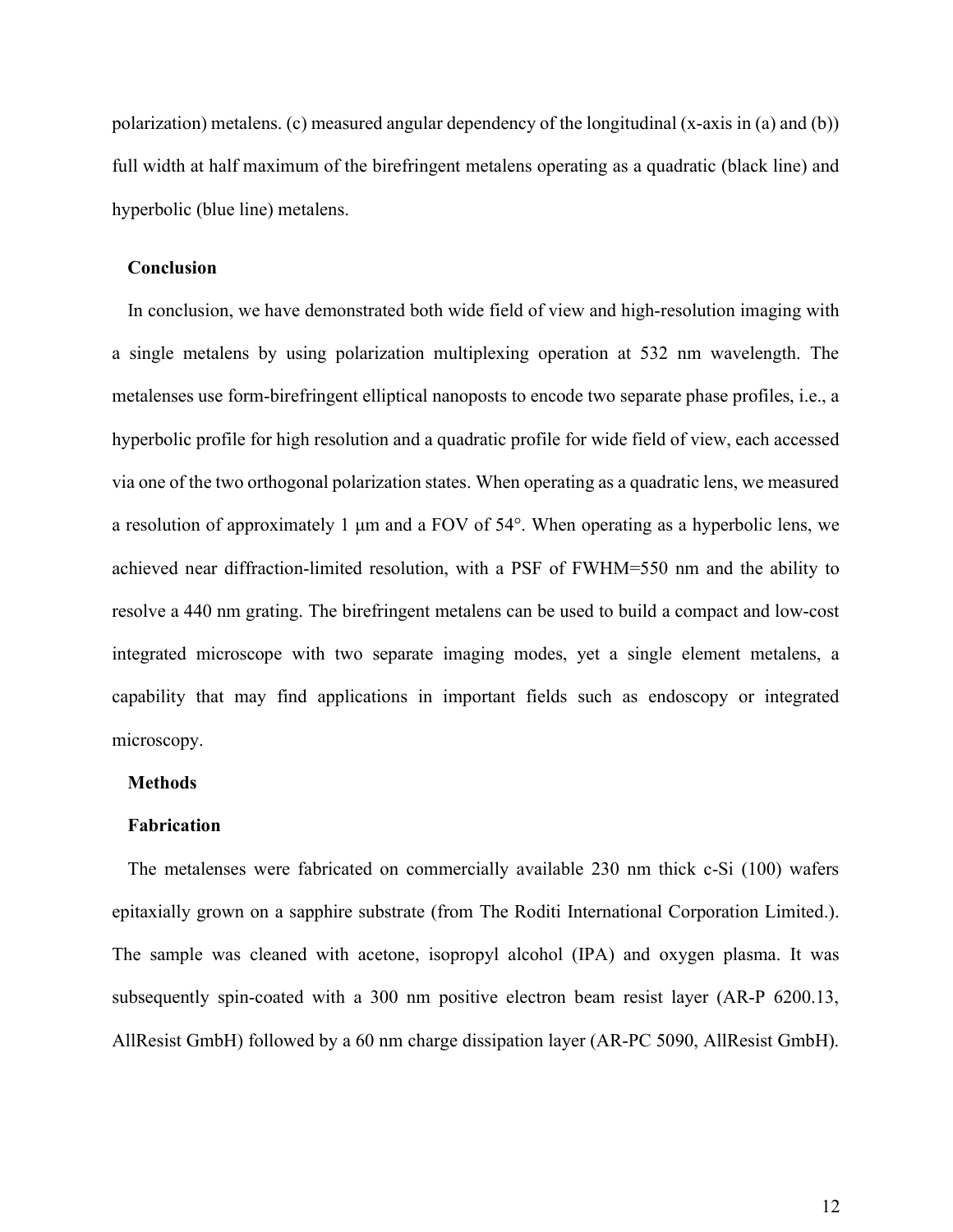The structure was then patterned using an e-beam system (Voyager, Raith GmbH) followed by resist development in xylene. The pattern was transferred to silicon using reactive ion etching.

#### Telescope imaging system

The telescope setup we used to image far-field objects is shown in Figure S3. It consists of the metalens, a microscope stage, and a linear polarizer placed before the metalens. The object is positioned far away from the metalens  $(d \gg f_m)$ , where d is the object distance to the metalens, and  $f_m$  is the metalens focal length), and its image is formed on the metalens focal plane with magnification  $M_1 = -\frac{f_m}{d-f}$  $\frac{fm}{d-f_m}$ . Since the focal length is short, to avoid damage to the camera sensor, we built a microscope setup to relay the image formed by the metalens onto it. We emphasize that the relay stage is not a fundamental requirement, and it is used only for convenience. The relay stage magnification is given by  $M_o = -\frac{f_T}{f}$  $\frac{f_T}{f_0}$ , where  $f_T$  is the tube lens focal length, and  $f_0$  is the objective lens effective focal length. The total system magnification is then  $M = -\frac{fm}{d}$  $\frac{m}{d}M_o$ . The images shown in Figure 2 were taken with  $d = 7.3$  mm,  $f_m = 660$  µm, which results in  $M_1 \cong$  $-\frac{1}{10}$  $\frac{1}{10.1}$  and  $M_o = -60$  (we used a 60×, NA=0.85 Newport objective lens with a 160 mm tube lens). Therefore, the total system magnification is  $M \approx 5.94$ .

#### Microscope imaging system

The microscope setup was used to image small objects and it is shown in Figure S4. It consists of two stages: microscope 1, with the metalens used as an objective lens, and a Lens 1 (in practice, we used an objective lens system); and microscope 2, built with two spherical lenses (Lenses 2 and 3) to relay the image from microscope 1 to the sensor. Note the linear polarizer placed between Lens 2 and Lens 3. We placed Lens 1 very close to the metalens (focal length  $f_m$ ) substrate side to collect light over a wide field of view. Lens 1 and Lens 2, which have focal lengths  $f_{L1}$  and  $f_{L2}$ ,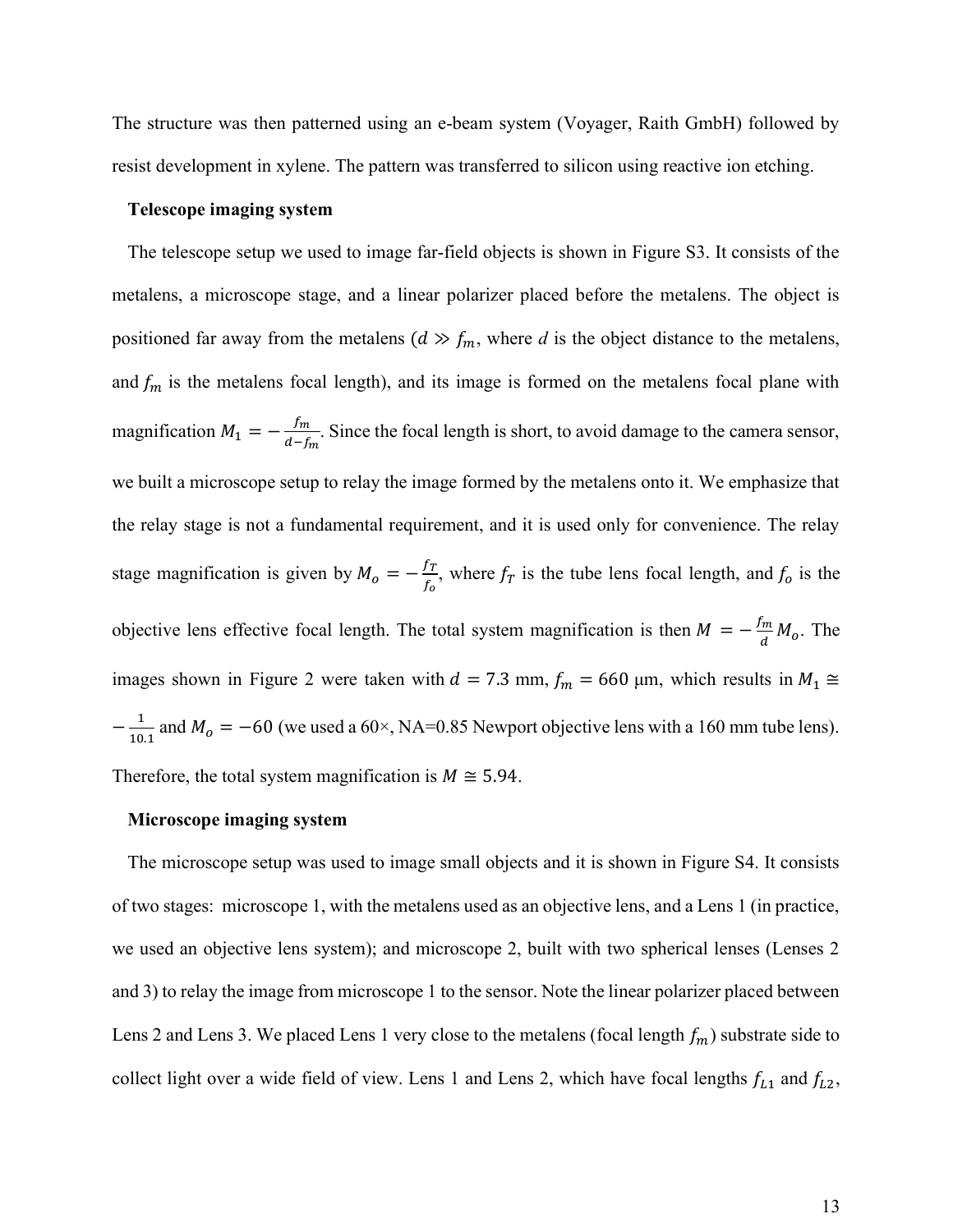respectively, are confocal. Finally, we placed the sensor on the focal plane of Lens 3, which has a focal length  $f_{L3}$ . Therefore, when an object is placed on the metalens focal plane, two real images are formed: one from microscope 1 and it is formed on Lens 1 back focal plane and the other one is formed on Lens 3 back focal plane, i.e., on the sensor. Because we used an objective lens system for Lens 1, which can collect light at wide angles due to its high NAs, we relay this image with microscope 2 to form a second image on the sensor. The magnification of the microscopes 1 and 2 are given by, respectively,  $M_1 = -\frac{f_{L_1}}{f}$  $\frac{f_{L_1}}{f_m}$  and  $M_2 = -\frac{f_{L3}}{f_{L2}}$  $\frac{J_{L3}}{f_{L2}}$ , which entails a total system magnification of  $M = M_1 M_2 = \frac{f_{L1} f_{L3}}{f_{L1} f_{L2}}$  $\frac{f_{L1}f_{L3}}{f_{m}f_{L2}}$ . The images shown in Figure 3 were taken with  $f_{m} = 660$ μm and a 5×, NA=0.1, Newport objective lens, with an effective focal length of  $f_{L1} = 25.4$  mm, resulting in  $M_1 = -38.48$ . In the second stage, we used two plano-convex lenses with  $f_{L2}$  = 15 cm and  $f_{L3} = 8.8$  cm, resulting in  $M_2 = -0.58$ . Therefore, the total system magnification is  $M = 22.63$ .

#### Point Spread Function (PSF) Characterization Setup.

 The PSFs were measured using a microscope setup on a rotation stage, as shown in Figure S5. The metalens was illuminated with a laser at a wavelength of 532 nm, and the corresponding PSFs were then imaged onto the CMOS sensor. The laser polarization was controlled by a half waveplate.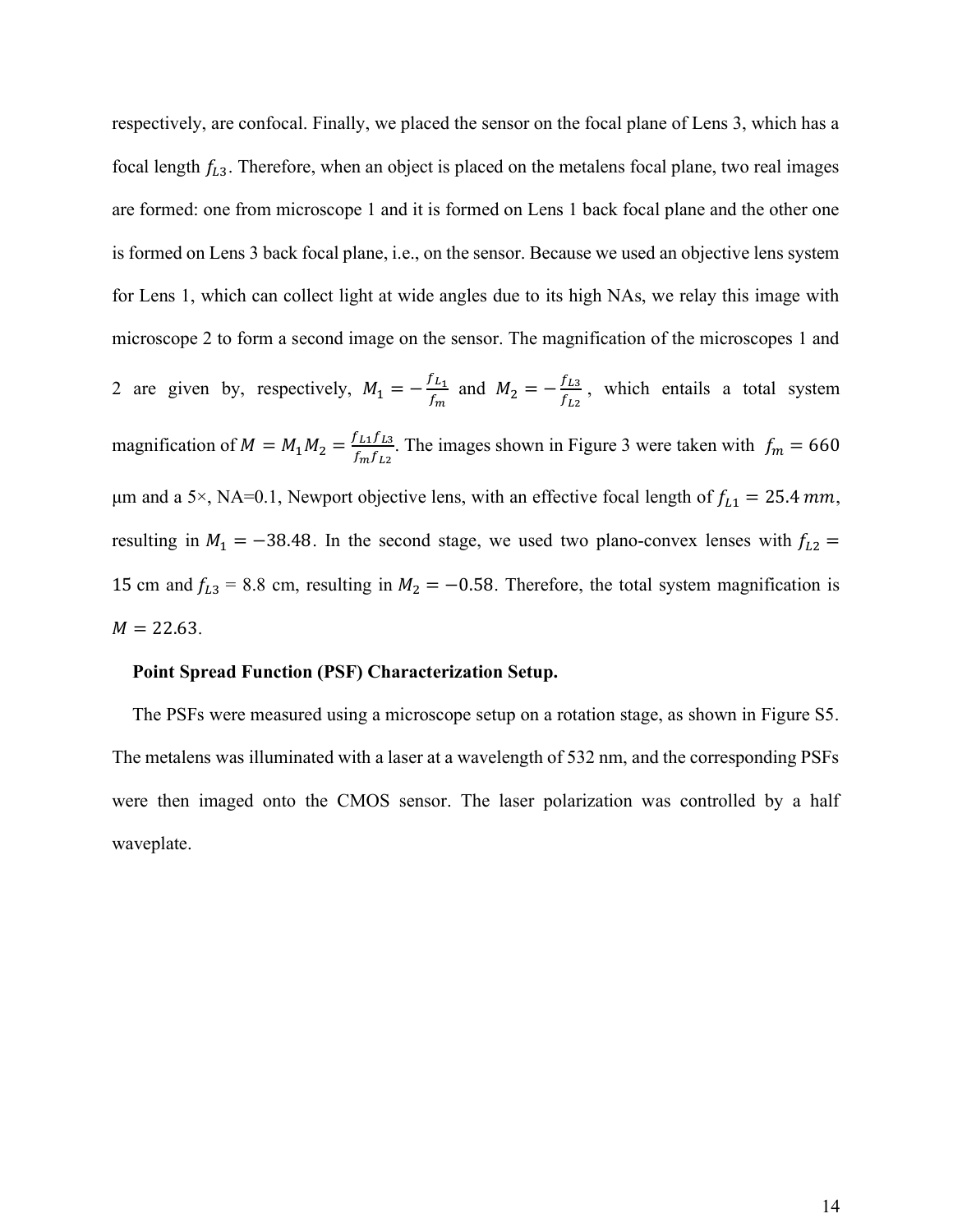# ASSOCIATED CONTENT

## Supporting Information.

The following files are available free of charge.

Phase and transmission maps, Optical systems, Birefringent metalenses with different focal lengths (PDF).

AUTHOR INFORMATION

## Corresponding Author

\*Corresponding author: erm@usp.br

# Present Addresses

<sup>⊥</sup>Department of Physics, Harvard University, Cambridge, MA 02138, U.S.A.

## Author Contributions

 AM, TFK and ERM conceived the idea of the paper. JL, HL and BVB contributed in the analysis of results and design of the experiments. AM did all the calculations and most of the experiments. KL, DC and GA contributed to the fabrication and optical characterization. TFK and ERM supervised the project and wrote the manuscript.

# ACKNOWLEDGMENT

This work is supported by São Paulo Research Foundation (FAPESP) (Grants 2013/07276-1, 2021/06121-0, 2015/21455-1, 2018/25372-1, 2020/00619-4 and 2020/15940-2); National Council for Scientific and Technological Development (CNPq) (304208/2021-3, 303562/2017- 0). Guangdong Basic and Applied Basic Research Foundation (2020B1515020019). National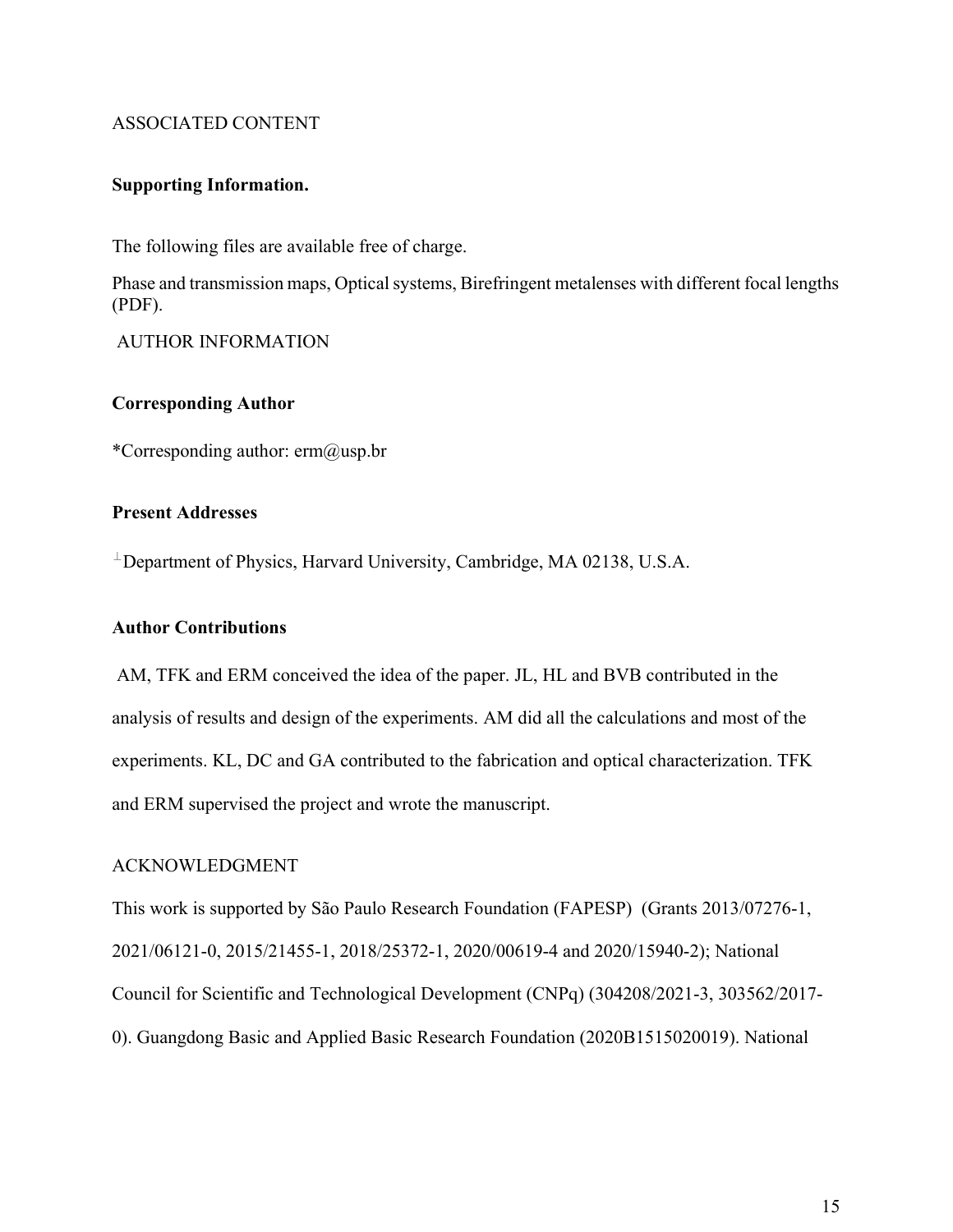Natural Science Foundation of China (12074444). The authors D.C and T.F.K acknowledge

financial support by the EPSRC of the UK (Grant EP/P030017/1 and P/T020008/1).

# ABBREVIATIONS

FOV field of view; PSF point spread function; RCWA Rigorous Coupled Wave Analysis method; NA numerical aperture; FWHM full width at half maximum

# REFERENCES

 ( 1 ) Khorasaninejad, M.; Capasso, F., Metalenses: Versatile multifunctional photonic components. Science 2017, 358 (6367), eaam8100.

 ( 2 ) Lalanne, P.; Chavel, P., Metalenses at visible wavelengths: past, present, perspectives. Laser & Photonics Reviews 2017, 11 (3), 1600295.

 ( 3 ) Liang, H.; Martins, A.; Borges, B.-H. V.; Zhou, J.; Martins, E. R.; Li, J.; Krauss, T. F., High performance metalenses: numerical aperture, aberrations, chromaticity, and trade-offs. Optica 2019, 6 (12), 1461-1470.

 ( 4 ) Rubin, N. A.; D'Aversa, G.; Chevalier, P.; Shi, Z.; Chen, W. T.; Capasso, F., Matrix Fourier optics enables a compact full-Stokes polarization camera. Science 2019, 365 (6448), eaax1839.

 ( 5 ) Williams, C.; Montelongo, Y.; Wilkinson, T. D., Plasmonic Metalens for Narrowband Dual-Focus Imaging. Advanced Optical Materials 2017, 5 (24), 1700811.

 ( 6 ) Zheng, G.; Wu, W.; Li, Z.; Zhang, S.; Mehmood, M. Q.; He, P. a.; Li, S., Dual field-ofview step-zoom metalens. Opt. Lett. 2017, 42 (7), 1261-1264.

 ( 7 ) Zang, X.; Ding, H.; Intaravanne, Y.; Chen, L.; Peng, Y.; Xie, J.; Ke, Q.; Balakin, A. V.; Shkurinov, A. P.; Chen, X.; Zhu, Y.; Zhuang, S., A Multi-Foci Metalens with Polarization-Rotated Focal Points. Laser & photonics reviews 2019, 13 (12), 1900182.

 ( 8 ) Yao, Z.; Chen, Y., Focusing and imaging of a polarization-controlled bifocal metalens. Opt. Express 2021, 29 (3), 3904-3914.

 ( 9 ) Mueller, J. B.; Rubin, N. A.; Devlin, R. C.; Groever, B.; Capasso, F., Metasurface Polarization Optics: Independent Phase Control of Arbitrary Orthogonal States of Polarization. Phys. Rev. Lett. 2017, 118 (11), 113901.

 ( 10 ) Martins, A.; Li, J.; da Mota, A. F.; Pepino, V. M.; Wang, Y.; Neto, L. G.; Teixeira, F. L.; Martins, E. R.; Borges, B.-H. V., Broadband c-Si metasurfaces with polarization control at visible wavelengths: applications to 3D stereoscopic holography. Opt. Express 2018, 26 (23), 30740- 30752.

 ( 11 ) Karimi, E.; Schulz, S. A.; De Leon, I.; Qassim, H.; Upham, J.; Boyd, R. W., Generating optical orbital angular momentum at visible wavelengths using a plasmonic metasurface. Light: Science & Applications 2014, 3 (5), e167-e167.

 ( 12 ) Guo, Y.; Zhang, S.; Pu, M.; He, Q.; Jin, J.; Xu, M.; Zhang, Y.; Gao, P.; Luo, X., Spindecoupled metasurface for simultaneous detection of spin and orbital angular momenta via momentum transformation. *Light: Science & Applications* 2021, 10 (1), 63.

 ( 13 ) Aieta, F.; Genevet, P.; Kats, M.; Capasso, F., Aberrations of flat lenses and aplanatic metasurfaces. Opt. Express 2013, 21 (25), 31530-31539.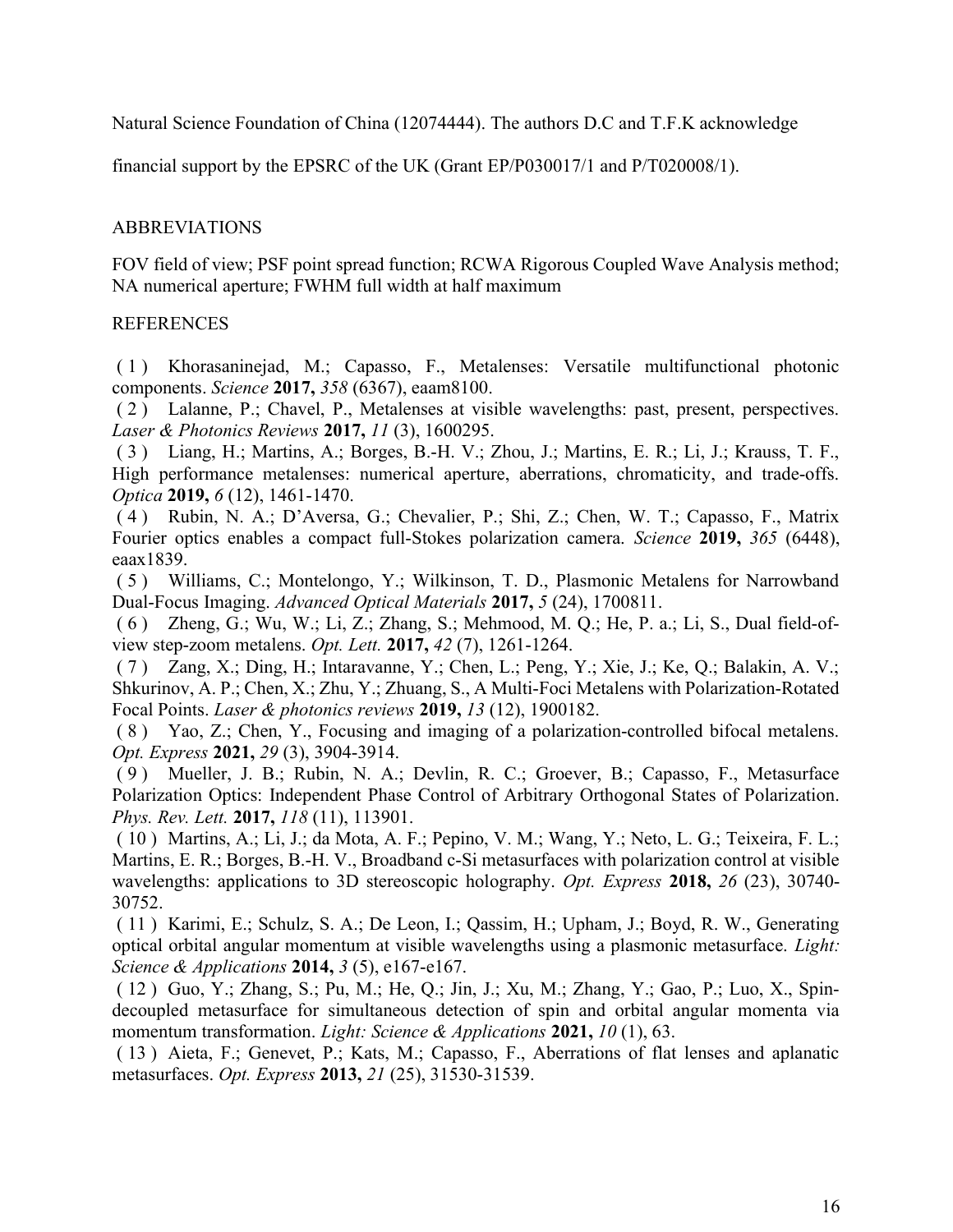( 14 ) Pedrotti, F. L.; Pedrotti, L. M.; Pedrotti, L. S., Introduction to optics. Cambridge University Press: 2017.

 ( 15 ) Khorasaninejad, M.; Chen, W. T.; Devlin, R. C.; Oh, J.; Zhu, A. Y.; Capasso, F., Metalenses at visible wavelengths: Diffraction-limited focusing and subwavelength resolution imaging. Science 2016, 352 (6290), 1190-1194.

 ( 16 ) Martins, A.; Li, K.; Li, J.; Liang, H.; Conteduca, D.; Borges, B.-H. V.; Krauss, T. F.; Martins, E. R., On Metalenses with Arbitrarily Wide Field of View. Acs Photonics 2020, 7 (8), 2073-2079.

 ( 17 ) Arbabi, A.; Arbabi, E.; Kamali, S. M.; Horie, Y.; Han, S.; Faraon, A., Miniature optical planar camera based on a wide-angle metasurface doublet corrected for monochromatic aberrations. Nature Communications 2016, 7, 13682.

 ( 18 ) Groever, B.; Chen, W. T.; Capasso, F., Meta-Lens Doublet in the Visible Region. Nano Letters 2017, 17 (8), 4902-4907.

 ( 19 ) Pu, M.; Li, X.; Guo, Y.; Ma, X.; Luo, X., Nanoapertures with ordered rotations: symmetry transformation and wide-angle flat lensing. Opt. Express 2017, 25 (25), 31471-31477.

 ( 20 ) Guo, Y.; Ma, X.; Pu, M.; Li, X.; Zhao, Z.; Luo, X., Ultrathin Metalenses: High-Efficiency and Wide-Angle Beam Steering Based on Catenary Optical Fields in Ultrathin Metalens (Advanced Optical Materials 19/2018). Advanced Optical Materials 2018, 6 (19), 1870073.

 ( 21 ) Lassalle, E.; Mass, T. W. W.; Eschimese, D.; Baranikov, A. V.; Khaidarov, E.; Li, S.; Paniagua-Dominguez, R.; Kuznetsov, A. I., Imaging Properties of Large Field-of-View Quadratic Metalenses and Their Applications to Fingerprint Detection. Acs Photonics 2021, 8 (5), 1457- 1468.

 ( 22 ) Pahlevaninezhad, H.; Khorasaninejad, M.; Huang, Y.-W.; Shi, Z.; Hariri, L. P.; Adams, D. C.; Ding, V.; Zhu, A.; Qiu, C.-W.; Capasso, F.; Suter, M. J., Nano-optic endoscope for highresolution optical coherence tomography in vivo. Nature Photonics 2018, 12 (9), 540-547.

 ( 23 ) Aspnes, D. E.; Studna, A., Dielectric functions and optical parameters of si, ge, gap, gaas, gasb, inp, inas, and insb from 1.5 to 6.0 ev. Physical review B 1983, 27 (2), 985.

 ( 24 ) Zhou, Z.; Li, J.; Su, R.; Yao, B.; Fang, H.; Li, K.; Zhou, L.; Liu, J.; Stellinga, D.; Reardon, C. P.; Krauss, T. F.; Wang, X., Efficient Silicon Metasurfaces for Visible Light. ACS Photonics 2017, 4 (3), 544–551.

 ( 25 ) Arbabi, A.; Horie, Y.; Bagheri, M.; Faraon, A., Dielectric metasurfaces for complete control of phase and polarization with subwavelength spatial resolution and high transmission. Nature Nanotechnology 2015, 10 (11), 937-943.

 ( 26 ) Keiser, G., Optical fiber communications. Wiley encyclopedia of telecommunications 2003.

 ( 27 ) Deng, L.; Deng, J.; Guan, Z.; Tao, J.; Chen, Y.; Yang, Y.; Zhang, D.; Tang, J.; Li, Z.; Li, Z.; Yu, S.; Zheng, G.; Xu, H.; Qiu, C.-W.; Zhang, S., Malus-metasurface-assisted polarization multiplexing. *Light: Science & Applications* 2020, 9(1), 101.

 ( 28 ) Whittaker, D. M.; Culshaw, I. S., Scattering-matrix treatment of patterned multilayer photonic structures. Physical Review B 1999, 60 (4), 2610–2618.

 ( 29 ) Popov, E.; Nevière, M., Maxwell equations in Fourier space: fast-converging formulation for diffraction by arbitrary shaped, periodic, anisotropic media. Journal of the Optical Society of America A 2001, 18 (11), 2886-2894.

 ( 30 ) Malitson, I. H., Refraction and Dispersion of Synthetic Sapphire. J. Opt. Soc. Am. 1962, 52 (12), 1377-1379.